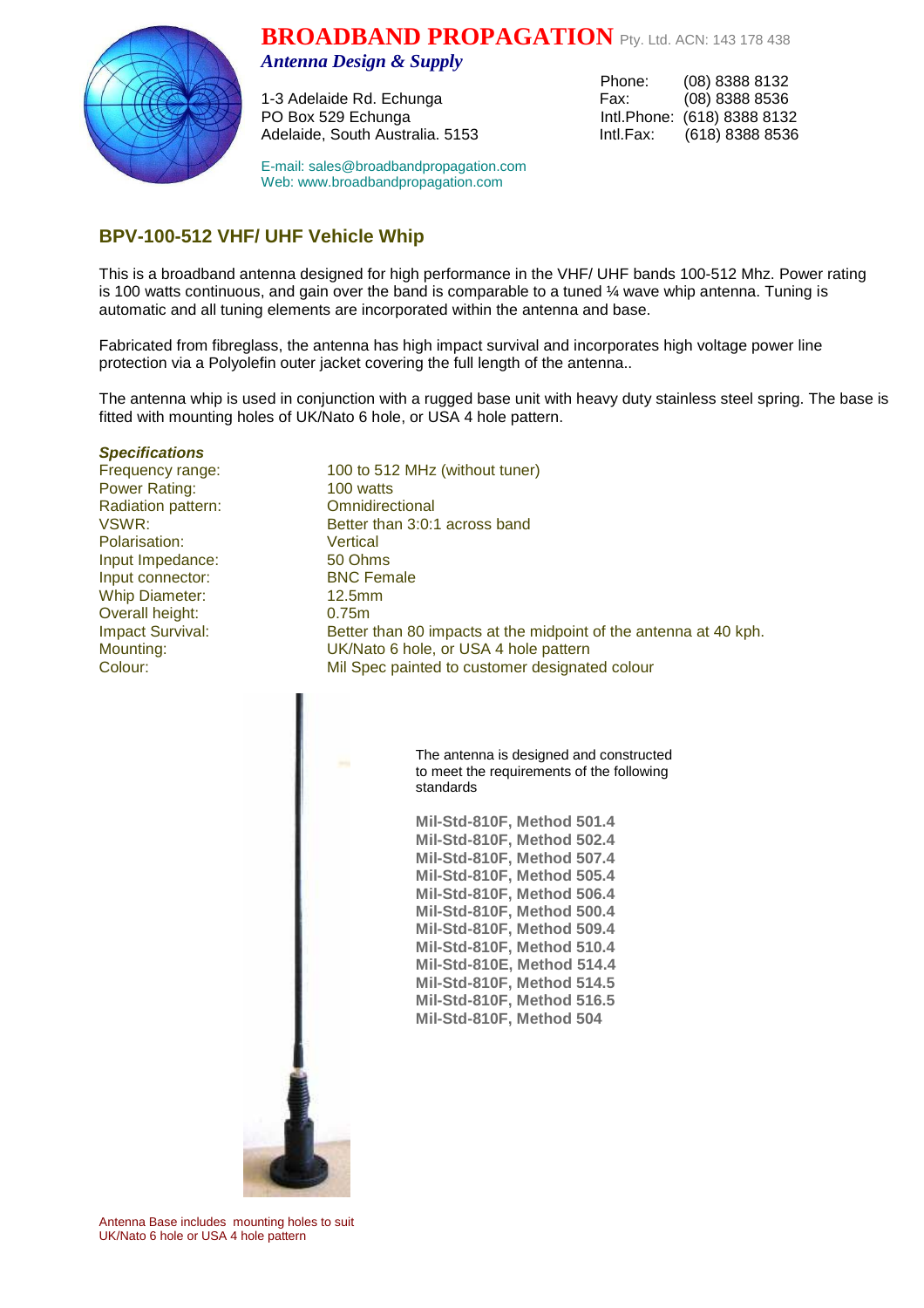Farfield 'farfield (f=100) [1]' Directivity\_Abs(Theta)  $\pmb{0}$ 

30

Frequency

Phi= 90

60

90

ΊN

İdBil

 $\mathbf{0}_{\cdot}$ 

Λ.

20

Main lobe magnitude  $= 4.9$  dBi

Main lobe direction  $= 50.0$  deg.

Angular width  $(3 dB) = 46.0 deg.$ 

Side lobe level =  $-8.5$  dB

 $= 100$ 

Antenna mounted vertically on 3m x 3m conductive base plane. Frequencies in MHz

30

Phi=270

60



Farfield 'farfield [f=271] [1]' Directivity\_Abs(Phi); Theta= 36.0 deg.